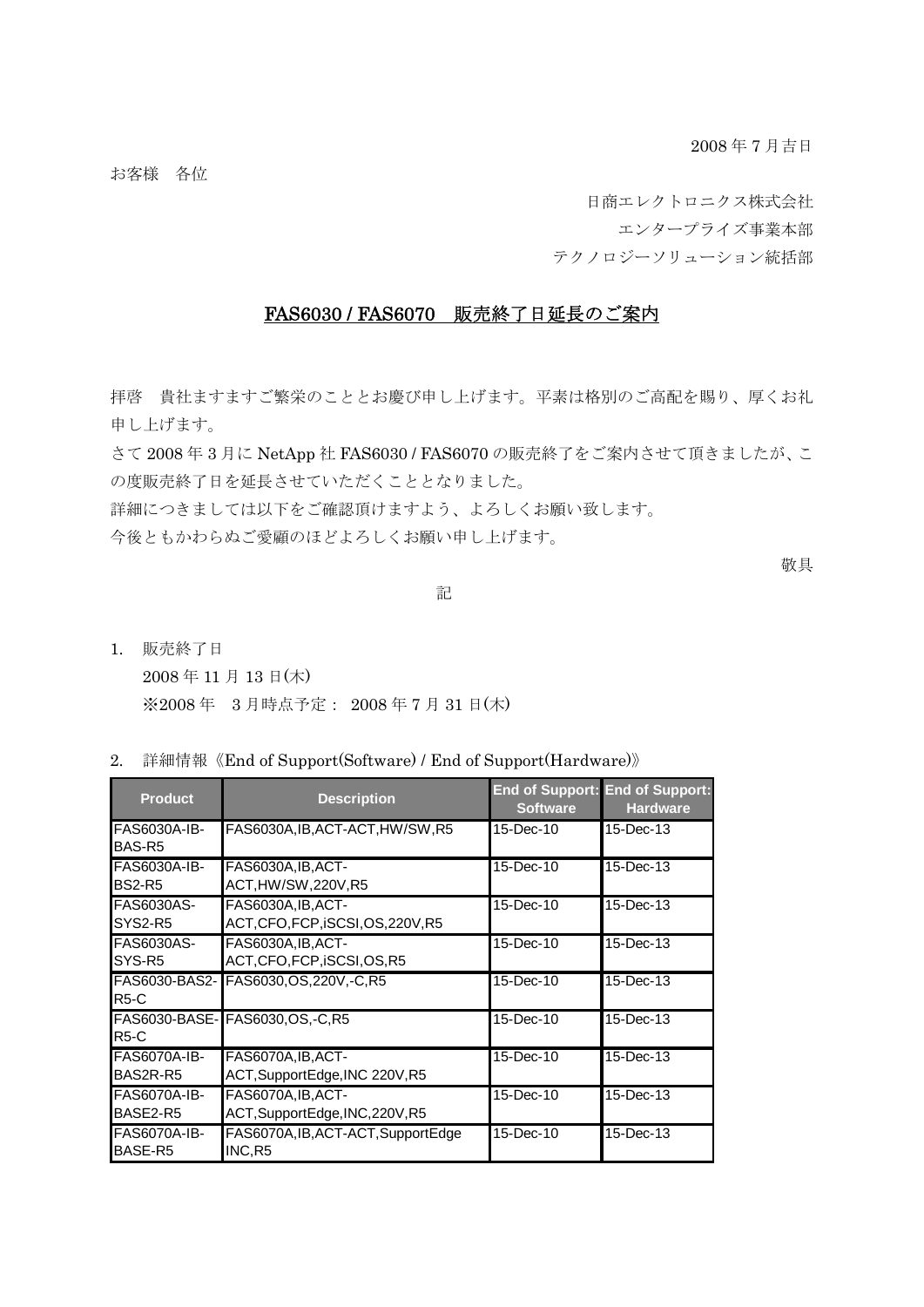| <b>Product</b>                       | <b>Description</b>                                     | <b>Software</b> | End of Support: End of Support:<br><b>Hardware</b> |
|--------------------------------------|--------------------------------------------------------|-----------------|----------------------------------------------------|
| FAS6070A-IB-<br>BAS-R <sub>5</sub>   | FAS6070A, IB, ACT-ACT, HW/SW, R5                       | 15-Dec-10       | 15-Dec-13                                          |
| <b>FAS6070A-IB-</b><br>BASR-R5       | FAS6070A, IB, ACT-<br>ACT, SupportEdge, INC, R5        | 15-Dec-10       | 15-Dec-13                                          |
| <b>FAS6070A-IB-</b><br><b>BS2-R5</b> | FAS6070A, IB, ACT-<br>ACT, HW/SW, 220V, R5             | 15-Dec-10       | 15-Dec-13                                          |
| FAS6070AS-IB-<br>SYS2-R5             | FAS6070A, ACT-<br>ACT, SAN, 220V, SupportEdge INC, R5  | 15-Dec-10       | 15-Dec-13                                          |
| <b>FAS6070AS-IB-</b><br>SYS2R-R5     | FAS6070A, ACT-<br>ACT, SAN, 220V, SupportEdge, INC, R5 | 15-Dec-10       | 15-Dec-13                                          |
| <b>FAS6070AS-IB-</b><br>SYS-R5       | FAS6070A, ACT-ACT, SAN, SupportEdge<br>INC,R5          | 15-Dec-10       | 15-Dec-13                                          |
| <b>FAS6070AS-IB-</b><br>SYSR-R5      | FAS6070A, ACT-<br>ACT, SAN, SupportEdge, INC, R5       | 15-Dec-10       | 15-Dec-13                                          |
| <b>FAS6070AS-</b><br>SYS2-R5         | FAS6070A, IB, A-<br>A,CFO,FCP,iSCSI,OS,220V,R5         | 15-Dec-10       | 15-Dec-13                                          |
| <b>FAS6070AS-</b><br>SYS-R5          | FAS6070A, IB, ACT-<br>ACT, CFO, FCP, iSCSI, OS, R5     | 15-Dec-10       | 15-Dec-13                                          |
| $R5-C$                               | FAS6070-BAS2- FAS6070.OS.220V,-C,R5                    | 15-Dec-10       | 15-Dec-13                                          |
| $R5-C$                               | FAS6070-BASE- FAS6070, OS, -C, R5                      | 15-Dec-10       | $15 - Dec-13$                                      |
| V6030A-IB-<br>SYS2-R5                | V6030, IB, ACT-ACT, 220V, OS, R5                       | 15-Dec-10       | 15-Dec-13                                          |
| R <sub>5</sub>                       | V6030A-IB-SYS-V6030, IB, ACT-ACT, OS, R5               | 15-Dec-10       | 15-Dec-13                                          |
| V6030-BAS2-<br>R <sub>5</sub> -C     | V6030, DataONTAP, 220V, -C, R5                         | 15-Dec-10       | 15-Dec-13                                          |
| V6030-BASE-<br>R <sub>5</sub> -C     | V6030, DataONTAP, -C, R5                               | 15-Dec-10       | 15-Dec-13                                          |
| V6070A-IB-<br>SYS2-R5                | V6070, IB, ACT-ACT, 220V, OS, R5                       | 15-Dec-10       | 15-Dec-13                                          |
| R <sub>5</sub>                       | V6070A-IB-SYS-V6070, IB, ACT-ACT, OS, R5               | 15-Dec-10       | 15-Dec-13                                          |
| V6070-BAS2-<br>$R5-C$                | V6070,DataONTAP,220V,-C,R5                             | 15-Dec-10       | 15-Dec-13                                          |
| V6070-BASE-<br><b>R5-C</b>           | V6070, DataONTAP, -C, R5                               | $15$ -Dec-10    | 15-Dec-13                                          |
| FAS6070GX-IB-<br>BAS-R5              | FAS6070GX, IB, OS, HW/SW, R5                           | 15-Dec-10       | 15-Dec-13                                          |
| FAS6070GX-IB-<br><b>BS2-R5</b>       | FAS6070GX,IB,OS,HW/SW,220V,R5                          | 15-Dec-10       | 15-Dec-13                                          |
| <b>FAS6070GX-</b><br>BNDL-R5         | FAS6070GX,OS,SFO,NFS,CIFS,FV-<br>HPO,R5                | 15-Dec-10       | $15$ -Dec-13                                       |
| <b>FAS6070GX-</b><br>BNDL2-R5        | FAS6070GX, OS, SFO, NFS, CIFS, FV-<br>HPO,220V,R5      | 15-Dec-10       | $15$ -Dec-13                                       |
| X1418A-R6                            | Compact Flash, 1GB, Blank, R6                          | $2-$ Sep-10     | $2-Sep-13$                                         |

※End Of Support(Software)とは、Software の機能追加が保証される期限になります。

(技術的制限がある場合は保証期限内であっても例外はございます)

※End of Support(Software)終了後も End of Support(Hardware)までの期間は、最後にリリース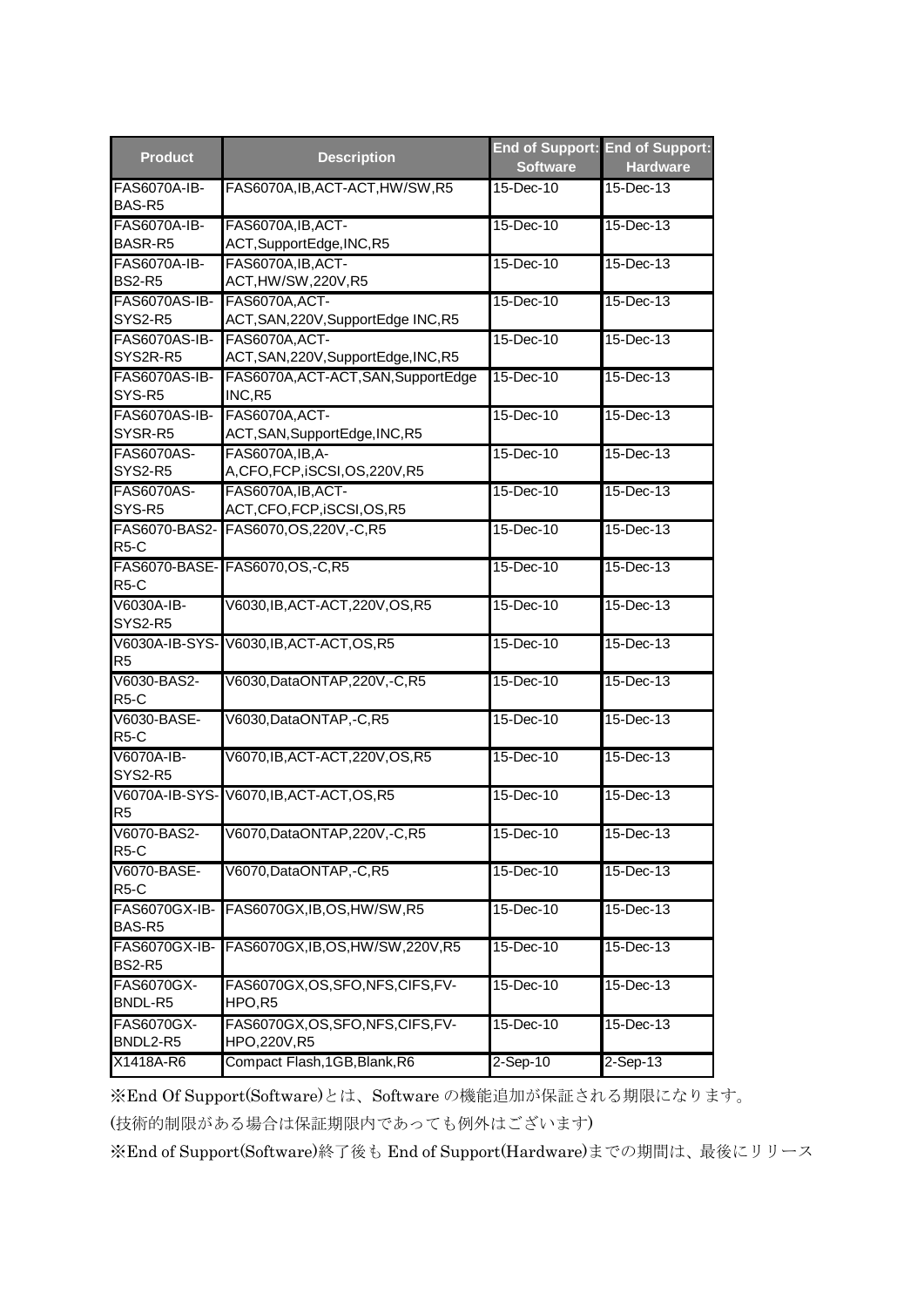## された Software に対する Patch の提供はございます。

## 3. 後継機種

| <b>Part Number</b>               | <b>Description</b>                        | <b>Recommended</b><br><b>Replacement</b> | <b>Description</b>                                            |
|----------------------------------|-------------------------------------------|------------------------------------------|---------------------------------------------------------------|
| FAS6030A-IB-                     | FAS6030A, IB, ACT-ACT, HW/SW,             | <b>FAS6040A-IB-</b>                      | FAS6040A, IB, ACT-ACT, HW/SW,                                 |
| BAS-R5                           | R <sub>5</sub>                            | BAS-R5                                   | R <sub>5</sub>                                                |
| FAS6030A-IB-                     | FAS6030A, IB, ACT-ACT, HW/SW,             | <b>FAS6040A-IB-</b>                      | FAS6040A, IB, ACT-ACT, HW/SW,                                 |
| <b>BS2-R5</b>                    | 220V, R5                                  | <b>BS2-R5</b>                            | 220V, R5                                                      |
| FAS6030AS-                       | FAS6030A, IB, ACT-ACT, CFO,               | <b>FAS6040AS-</b>                        | FAS6040A, IB, ACT-ACT, CFO,                                   |
| SYS2-R5                          | FCP, iSCSI, OS, 220V, R5                  | SYS2-R5                                  | FCP, iSCSI, OS, 220V, R5                                      |
| <b>FAS6030AS-</b>                | FAS6030A, IB, ACT-ACT, CFO,               | <b>FAS6040AS-</b>                        | FAS6040A, IB, ACT-ACT, CFO,                                   |
| SYS-R5                           | FCP, iSCSI, OS, R5                        | SYS-R5                                   | FCP, iSCSI, OS, R5                                            |
| R <sub>5</sub> -C                | FAS6030-BAS2- FAS6030, OS, 220V, -C, R5   | FAS6040-BAS2-<br>R <sub>5</sub> -C       | FAS6040, OS, -C, R5                                           |
| $R5-C$                           | FAS6030-BASE- FAS6030, OS, -C, R5         | R5-C                                     | FAS6040-BASE- FAS6040 System, OS, 220V, -C,<br>R <sub>5</sub> |
| <b>FAS6070A-IB-</b>              | FAS6070A, IB, ACT-ACT,                    | FAS6080A-IB-                             | FAS6080A, IB, ACT-ACT,                                        |
| BAS2R-R5                         | SupportEdge, INC 220V, R5                 | BAS2R-R5                                 | SupportEdge, INC, 220V, R5                                    |
| <b>FAS6070A-IB-</b>              | FAS6070A, IB, ACT-ACT,                    | FAS6080A-IB-                             | FAS6080A, IB, ACT-ACT,                                        |
| BASE2-R5                         | SupportEdge, INC, 220V, R5                | BASE2-R5                                 | SupportEdge INC, 220V, R5                                     |
| <b>FAS6070A-IB-</b>              | FAS6070A, IB, ACT-ACT,                    | FAS6080A-IB-                             | FAS6080A, IB, ACT-ACT,                                        |
| BASE-R5                          | SupportEdge INC, R5                       | BASE-R5                                  | SupportEdge INC, R5                                           |
| <b>FAS6070A-IB-</b>              | FAS6070A, IB, ACT-ACT, HW/SW,             | <b>FAS6080A-IB-</b>                      | FAS6080A, IB, ACT-ACT, HW/SW,                                 |
| BAS-R5                           | R <sub>5</sub>                            | BAS-R5                                   | R <sub>5</sub>                                                |
| <b>FAS6070A-IB-</b>              | FAS6070A, IB, ACT-ACT,                    | <b>FAS6080A-IB-</b>                      | FAS6080A, IB, ACT-ACT,                                        |
| BASR-R5                          | SupportEdge, INC, R5                      | BASR-R5                                  | SupportEdge, INC, R5                                          |
| <b>FAS6070A-IB-</b>              | FAS6070A, IB, ACT-ACT, HW/SW,             | <b>FAS6080A-IB-</b>                      | FAS6080A, IB, ACT-ACT, HW/SW,                                 |
| <b>BS2-R5</b>                    | 220V, R5                                  | <b>BS2-R5</b>                            | 220V, R5                                                      |
| FAS6070AS-IB-                    | FAS6070A, ACT-ACT, SAN, 220V,             | FAS6080AS-IB-                            | FAS6080A, ACT-ACT, SAN, 220V,                                 |
| SYS2-R5                          | SupportEdge INC, R5                       | SYS2-R5                                  | SupportEdge INC, R5                                           |
| FAS6070AS-IB-                    | FAS6070A, ACT-ACT, SAN, 220V,             | FAS6080AS-IB-                            | FAS6080A, ACT-ACT, SAN, 220V,                                 |
| SYS2R-R5                         | SupportEdge, INC, R5                      | SYS2R-R5                                 | SupportEdge, INC, R5                                          |
| FAS6070AS-IB-                    | FAS6070A, ACT-ACT, SAN,                   | FAS6080AS-IB-                            | FAS6080A, ACT-ACT, SAN,                                       |
| SYS-R5                           | SupportEdge INC, R5                       | SYS-R5                                   | SupportEdge INC, R5                                           |
| FAS6070AS-IB-                    | FAS6070A, ACT-ACT, SAN,                   | FAS6080AS-IB-                            | FAS6080A, ACT-ACT, SAN,                                       |
| SYSR-R5                          | SupportEdge, INC, R5                      | SYSR-R5                                  | SupportEdge, INC, R5                                          |
| <b>FAS6070AS-</b>                | FAS6070A, IB, A-A, CFO, FCP,              | FAS6080AS-                               | FAS6080A, IB, ACT-ACT, CFO,                                   |
| SYS2-R5                          | iSCSI, OS, 220V, R5                       | SYS2-R5                                  | FCP, iSCSI, OS, 220V, R5                                      |
| <b>FAS6070AS-</b>                | FAS6070A, IB, ACT-ACT, CFO,               | FAS6080AS-                               | FAS6080A, IB, ACT-ACT, CFO                                    |
| SYS-R5                           | FCP, iSCSI, OS, R5                        | SYS-R5                                   | FCP, iSCSI, OS, R5                                            |
| R <sub>5</sub> -C                | FAS6070-BAS2- FAS6070, OS, 220V, -C, R5   | FAS6080-BAS2-<br>R <sub>5</sub> -C       | FAS6080, OS, 220V, -C, R5                                     |
| R <sub>5</sub> -C                | FAS6070-BASE- FAS6070, OS, -C, R5         | R <sub>5</sub> -C                        | FAS6080-BASE- FAS6080, OS, -C, R5                             |
| V6030A-IB-                       | V6030, IB, ACT-ACT, 220V, OS,             | V6040A-IB-                               | V6040, IB, ACT-ACT, 220V, OS,                                 |
| SYS2-R5                          | R <sub>5</sub>                            | SYS2-R5                                  | R <sub>5</sub>                                                |
| R <sub>5</sub>                   | V6030A-IB-SYS- V6030, IB, ACT-ACT, OS, R5 | R <sub>5</sub>                           | V6040A-IB-SYS- V6040, IB, ACT-ACT, OS, R5                     |
| V6030-BAS2-<br>R <sub>5</sub> -C | V6030, DataONTAP, 220V, -C, R5            | V6040-BAS2-<br>R <sub>5</sub> -C         | V6040, OS, 220V, -C, R5                                       |